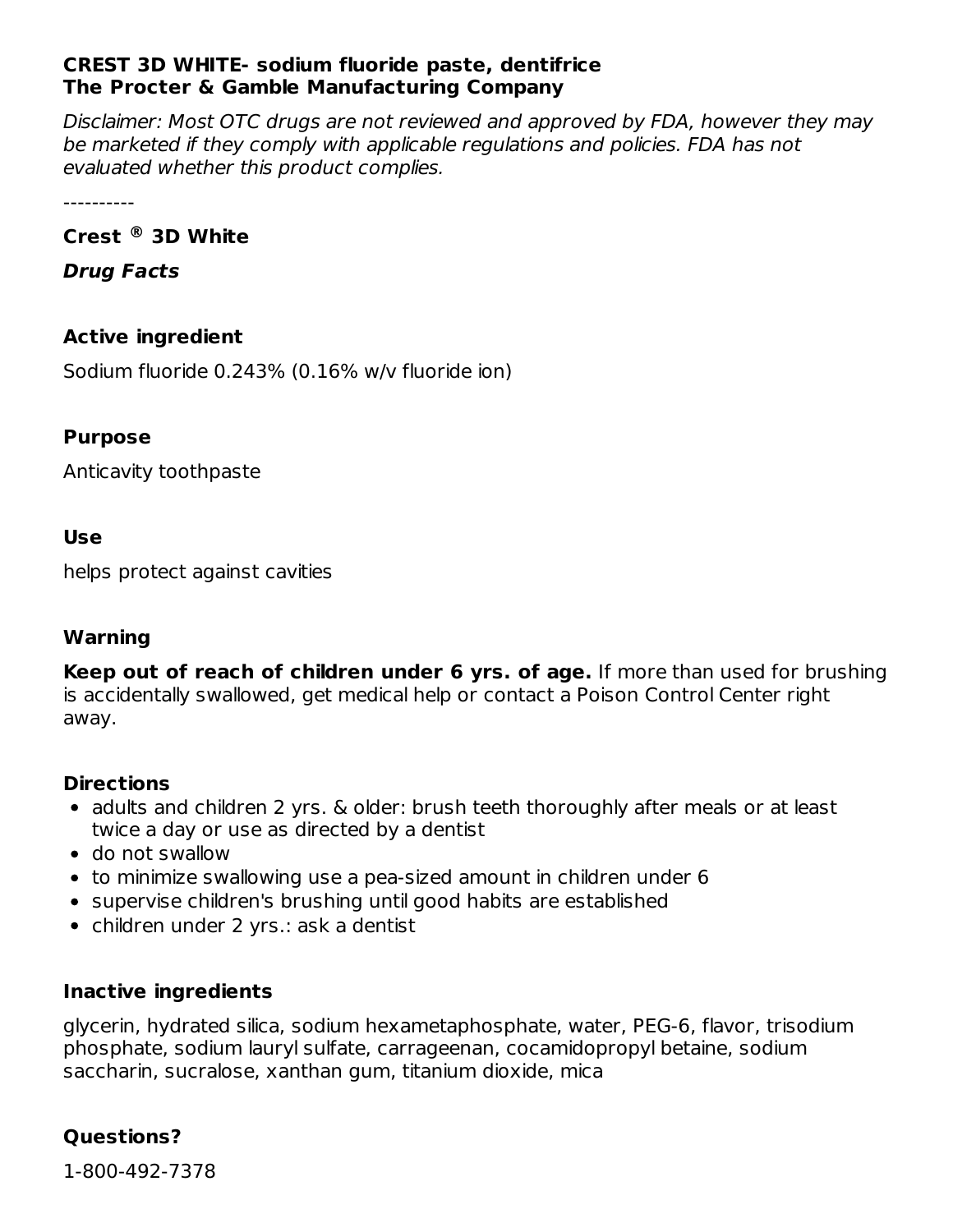Dist. by Procter & Gamble, Cincinnati, OH 45202

#### **PRINCIPAL DISPLAY PANEL - 99 g Tube Carton**

**Crest** ® 3D WHITE LUXE ®

FLUORIDE ANTICAVITY **TOOTHPASTE** 

#### **GLAMOROUS**

WHITE  $^{\circledR}$ 

REMOVES UP TO 95% OF SURFACE STAINS IN 3 DAYS & PROTECTS AGAINST FUTURE STAINS

#### VIBRANT MINT

NET WT 3.5 OZ (99 g)



# **CREST 3D WHITE**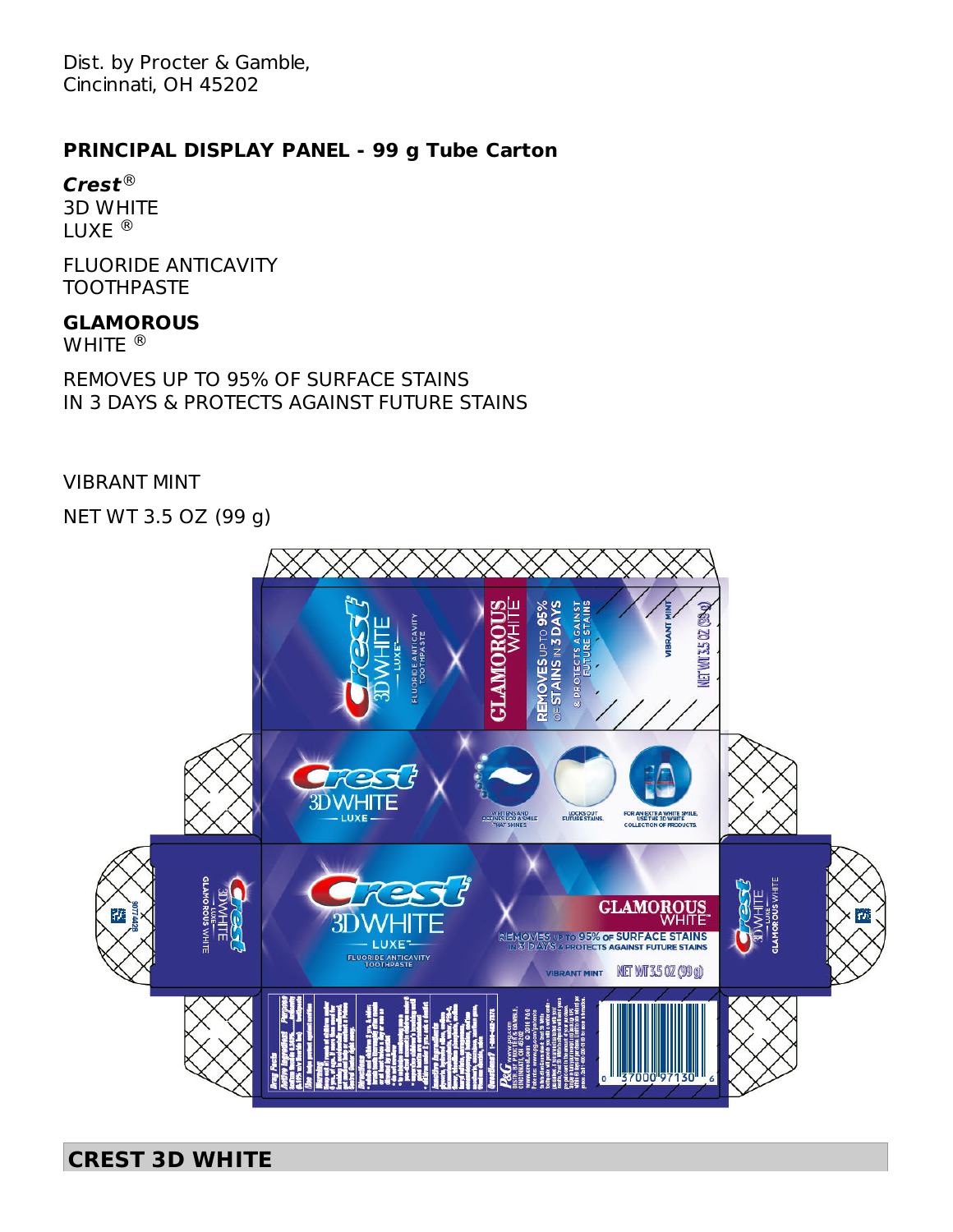| sodium fluoride paste, dentifrice                                                             |               |                                                                     |  |                                            |                                       |                    |                                     |  |  |  |  |
|-----------------------------------------------------------------------------------------------|---------------|---------------------------------------------------------------------|--|--------------------------------------------|---------------------------------------|--------------------|-------------------------------------|--|--|--|--|
|                                                                                               |               |                                                                     |  |                                            |                                       |                    |                                     |  |  |  |  |
| <b>Product Information</b>                                                                    |               |                                                                     |  |                                            |                                       |                    |                                     |  |  |  |  |
| <b>Product Type</b>                                                                           |               | <b>HUMAN OTC DRUG</b>                                               |  | <b>Item Code (Source)</b><br>NDC:37000-852 |                                       |                    |                                     |  |  |  |  |
| <b>Route of Administration</b>                                                                |               | <b>DENTAL</b>                                                       |  |                                            |                                       |                    |                                     |  |  |  |  |
|                                                                                               |               |                                                                     |  |                                            |                                       |                    |                                     |  |  |  |  |
|                                                                                               |               |                                                                     |  |                                            |                                       |                    |                                     |  |  |  |  |
| <b>Active Ingredient/Active Moiety</b>                                                        |               |                                                                     |  |                                            |                                       |                    |                                     |  |  |  |  |
| <b>Ingredient Name</b>                                                                        |               |                                                                     |  |                                            | <b>Basis of Strength</b>              |                    | <b>Strength</b>                     |  |  |  |  |
|                                                                                               |               | SODIUM FLUORIDE (UNII: 8ZYQ1474W7) (FLUORIDE ION - UNII:Q80VPU408O) |  |                                            | <b>FLUORIDE ION</b>                   |                    | $1.5$ mg in $1$ g                   |  |  |  |  |
|                                                                                               |               |                                                                     |  |                                            |                                       |                    |                                     |  |  |  |  |
|                                                                                               |               |                                                                     |  |                                            |                                       |                    |                                     |  |  |  |  |
| <b>Inactive Ingredients</b>                                                                   |               |                                                                     |  |                                            |                                       |                    |                                     |  |  |  |  |
| <b>WATER (UNII: 059QF0KO0R)</b>                                                               |               | <b>Ingredient Name</b>                                              |  |                                            |                                       |                    | <b>Strength</b>                     |  |  |  |  |
|                                                                                               |               |                                                                     |  |                                            |                                       |                    |                                     |  |  |  |  |
| <b>HYDRATED SILICA (UNII: Y6O7T4G8P9)</b><br><b>COCAMIDOPROPYL BETAINE (UNII: 50CF3011KX)</b> |               |                                                                     |  |                                            |                                       |                    |                                     |  |  |  |  |
| <b>SACCHARIN SODIUM (UNII: SB8ZUX40TY)</b>                                                    |               |                                                                     |  |                                            |                                       |                    |                                     |  |  |  |  |
| <b>XANTHAN GUM (UNII: TTV12P4NEE)</b>                                                         |               |                                                                     |  |                                            |                                       |                    |                                     |  |  |  |  |
| <b>SUCRALOSE (UNII: 96K6UQ3ZD4)</b>                                                           |               |                                                                     |  |                                            |                                       |                    |                                     |  |  |  |  |
| MICA (UNII: V8A1AW0880)                                                                       |               |                                                                     |  |                                            |                                       |                    |                                     |  |  |  |  |
| TITANIUM DIOXIDE (UNII: 15FIX9V2JP)                                                           |               |                                                                     |  |                                            |                                       |                    |                                     |  |  |  |  |
| POLYETHYLENE GLYCOL 300 (UNII: 5655G9Y8AQ)                                                    |               |                                                                     |  |                                            |                                       |                    |                                     |  |  |  |  |
| <b>GLYCERIN (UNII: PDC6A3C0OX)</b>                                                            |               |                                                                     |  |                                            |                                       |                    |                                     |  |  |  |  |
| SODIUM POLYMETAPHOSPHATE (UNII: P1BM4ZH95L)                                                   |               |                                                                     |  |                                            |                                       |                    |                                     |  |  |  |  |
| SODIUM PHOSPHATE, TRIBASIC, ANHYDROUS (UNII: SX01TZO3QZ)                                      |               |                                                                     |  |                                            |                                       |                    |                                     |  |  |  |  |
| SODIUM LAURYL SULFATE (UNII: 368GB5141J)                                                      |               |                                                                     |  |                                            |                                       |                    |                                     |  |  |  |  |
| <b>CARRAGEENAN (UNII: 5C69YCD2YJ)</b>                                                         |               |                                                                     |  |                                            |                                       |                    |                                     |  |  |  |  |
|                                                                                               |               |                                                                     |  |                                            |                                       |                    |                                     |  |  |  |  |
| <b>Product Characteristics</b>                                                                |               |                                                                     |  |                                            |                                       |                    |                                     |  |  |  |  |
| Color<br>blue<br><b>Score</b>                                                                 |               |                                                                     |  |                                            |                                       |                    |                                     |  |  |  |  |
| <b>Shape</b>                                                                                  |               |                                                                     |  | <b>Size</b>                                |                                       |                    |                                     |  |  |  |  |
| <b>Flavor</b>                                                                                 |               | <b>PEPPERMINT</b>                                                   |  | <b>Imprint Code</b>                        |                                       |                    |                                     |  |  |  |  |
| <b>Contains</b>                                                                               |               |                                                                     |  |                                            |                                       |                    |                                     |  |  |  |  |
|                                                                                               |               |                                                                     |  |                                            |                                       |                    |                                     |  |  |  |  |
|                                                                                               |               |                                                                     |  |                                            |                                       |                    |                                     |  |  |  |  |
| <b>Packaging</b>                                                                              |               |                                                                     |  |                                            |                                       |                    |                                     |  |  |  |  |
| <b>Item Code</b><br>#                                                                         |               | <b>Package Description</b>                                          |  |                                            | <b>Marketing Start</b><br><b>Date</b> |                    | <b>Marketing End</b><br><b>Date</b> |  |  |  |  |
| NDC:37000-852-<br>$\mathbf{1}$<br>01                                                          | 1 in 1 CARTON |                                                                     |  | 02/04/2014                                 |                                       | 07/12/2017         |                                     |  |  |  |  |
| 1                                                                                             | Product       | 24 g in 1 TUBE; Type 0: Not a Combination                           |  |                                            |                                       |                    |                                     |  |  |  |  |
| NDC:37000-852-<br>$\overline{\mathbf{2}}$<br>04                                               | 1 in 1 CARTON |                                                                     |  | 02/04/2014                                 |                                       |                    |                                     |  |  |  |  |
| 2                                                                                             | Product       | 116 g in 1 TUBE; Type 0: Not a Combination                          |  |                                            |                                       |                    |                                     |  |  |  |  |
| NDC:37000-852- 1 in 1 CAPTON                                                                  |               |                                                                     |  | A LOCIANICO                                |                                       | דוחר <i>ור</i> ודח |                                     |  |  |  |  |